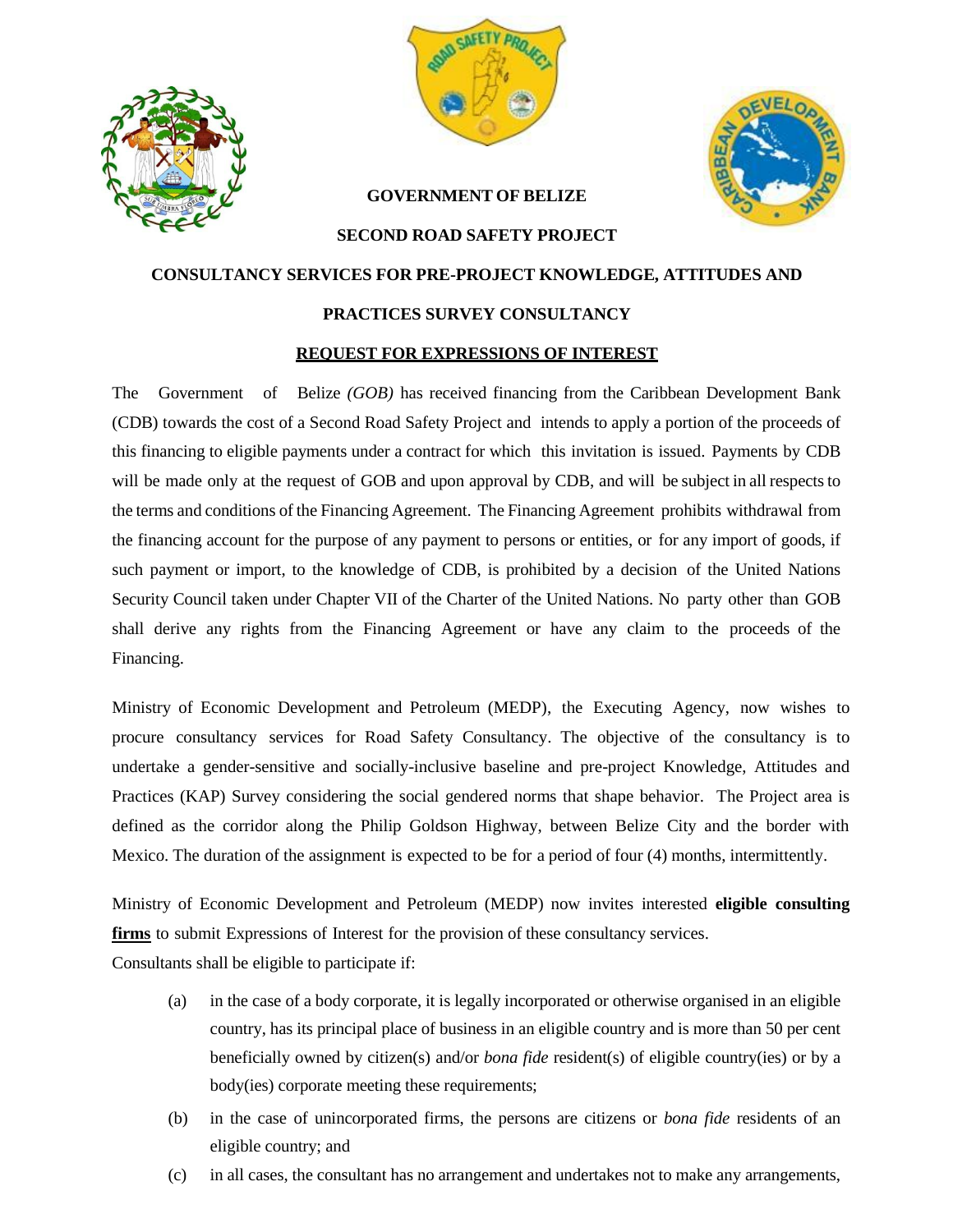whereby any substantial part of the net profits or other tangible benefits of the contract will accrue or be paid to a person not a citizen or *bona fide* resident of an eligible country.

Eligible countries are member countries of CDB.

The attention of interested Consultants is drawn to paragraph 1.9 of CDB's Guidelines for the Selection and Engagement of Consultants (2011), setting forth CDB's policy on conflict of interest.

In the assessment of submissions, consideration will be given to technical competence, qualifications and experience, local and regional experience on similar assignments, financial capability and existing commitments. All information must be submitted in English. Further information may be obtained from the first address below between 0900 and 1600 hours Monday to Friday.

Three hard copies of the Expressions of Interest must be received at the first address below no later than 1400 hours on **Friday, September 27, 2019** and an electronic copy must be sent simultaneously to CDB at the email address below. The sealed envelope containing each submission should include the name and address of the applicant and shall be clearly marked **"Expression of Interest – Consultancy Services for Pre-Project Knowledge, Attitudes and Practices Survey Consultancy"**

Following the assessment of submissions, a short-list of not less than three and not more than six applicants will be provided with full terms of reference and invited to submit technical and financial proposals to undertake the assignment. GOB reserves the right to accept or reject late applications or to cancel the present invitation partially or in its entirety. It will not be bound to assign any reason for not short-listing any applicant and will not defray any costs incurred by any applicant in the preparation and submission of Expressions of Interest.

- 1. Chief Executive Officer 2. Procurement Ministry of Economic Development and Petroleum **(Economic Development)** Caribbean Development Bank P. O. Box 42 P.O. Box 408 Mountain View Blvd, Ground Floor, Unit Three Wildey, St. Michael William Tam Building **Barbados**, W. I. BB11000 Belmopan Fax: 246 426 7269 BELIZE, C.A. Tel: 246 431 1600 Tel: +501-822-3517/2526/2527 Emails: [yvonne.hyde@med.gov.bz](mailto:ceo@med.gov.bz) Email: [procurement@caribank.org](file:///E:/Second%20Road%20Safety%20Project/RSP%202%202019/CDB/SPNs/CDB%20Feedback/procurement@caribank.org) cc.: [pmu03cdbgobz@gmail.com](mailto:pmu03cdbgobz@gmail.com) cc.:[pmucdbgobz@gmail.com](mailto:pmucdbgobz@gmail.com) *Attn.: Second Road Safety Project Management Unit Pre-Project KAP Survey Consultancy*
-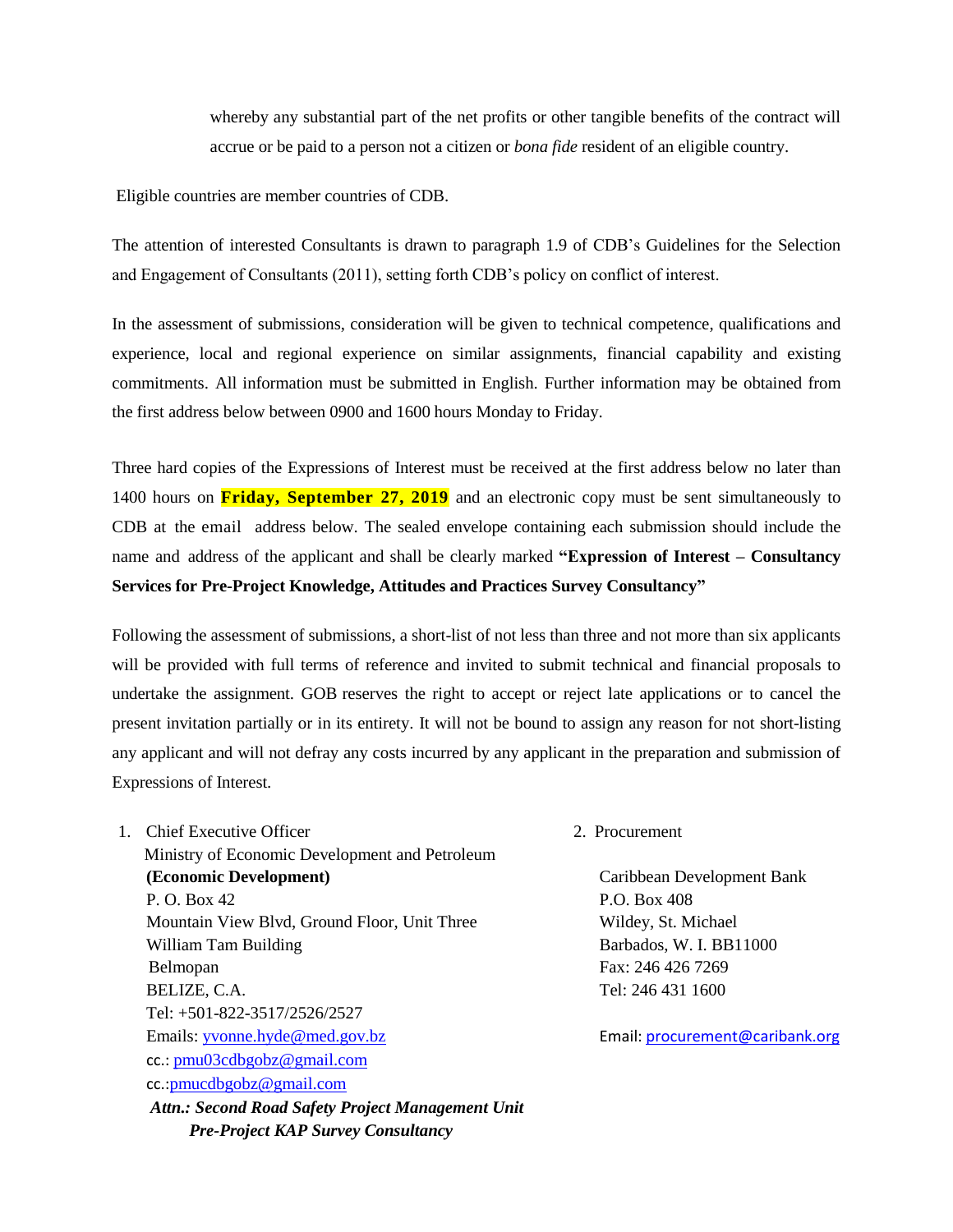## **TERMS OF REFERENCE**

# **PRE-PROJECT KNOWLEDGE, ATTITUDES AND PRACTICES SURVEY CONSULTANCY**

# **1. BACKGROUND**

1.01 The Board of Directors (BOD) of CDB at its Two Hundred and Fifty-First Meeting held on May 21, 2012, considered Paper BD 44/12 and approved a loan to GOBZ to assist in financing a Road Safety Project. The expected outcome of the Project was a reduction in deaths and serious injuries associated with RTA along a Demonstration Corridor on the George Price Highway between Belize City and Belmopan. The investments included activities to support improving: the safety of road infrastructure along the Corridor; road user awareness of safety; driver behaviour and adherence to traffic laws; post-crash care; and the capacity of GOBZ to manage road safety. The Project was completed in September 2018, and infrastructure, enforcement, and public awareness efforts implemented have contributed to significant improvements to safety on the Corridor. Fatalities on the demonstration moved from 33 deaths in 2009 to a 5-year average of 9 between 2013-2017.

1.02 GOBZ now wishes to replicate this approach to improve road safety along the Philip S. W. Goldson (PSWG) Highway between Belize City and the border with Mexico. The PSWG Highway is one of Belize's most important and serves as the main trade route to and from Mexico. A 2011 safety assessment of the road network determined that it was predominately 1-2 stars for all users (with 3 being the minimum acceptable standard), it is now considered to have the poorest safety record in the entire network.

1.03 Road Traffic Injuries have significant negative impacts on Belize, at all levels, as they place significant emotional, psychological and financial burden on families of accident victims, elevate the number of healthy life-years lost, loss if productivity and income for victims and their care takers and contribute to the overall mortality and morbidity levels in the country. Road death and injury are not inevitable. Road trauma is a preventable public health challenge. Road systems can be developed that reduce the likelihood of a crash occurring and minimize the severity, if a crash does occur. This can be achieved with road users understanding the risks they impose on themselves and other road users, safe vehicles and safe roads, together with appropriate enforcement.

# **2. OBJECTIVE**

2.01 The objective of the consultancy is to undertake a gender-sensitive and socially-inclusive baseline and pre-project Knowledge, Attitudes and Practices (KAP) Survey considering the social gendered norms that shape behavior.

## **3. SCOPE OF WORKS**

3.01 The Project area is defined as the corridor along the Philip S. W. Goldson Highway between Belize City and the border with Mexico. The scope of work shall include, but not be limited to, the following activities:

- (a) review the norms, values, beliefs, gender relations and community practices in relation to road safety; identify social gendered norms that will serve as entry points for behavioral change;
- (b) identify and draw lessons from previous experience in using positive role models for promoting road safety, with special attention to strategies that will enable young men to become champions/allies in tackling risky behaviors;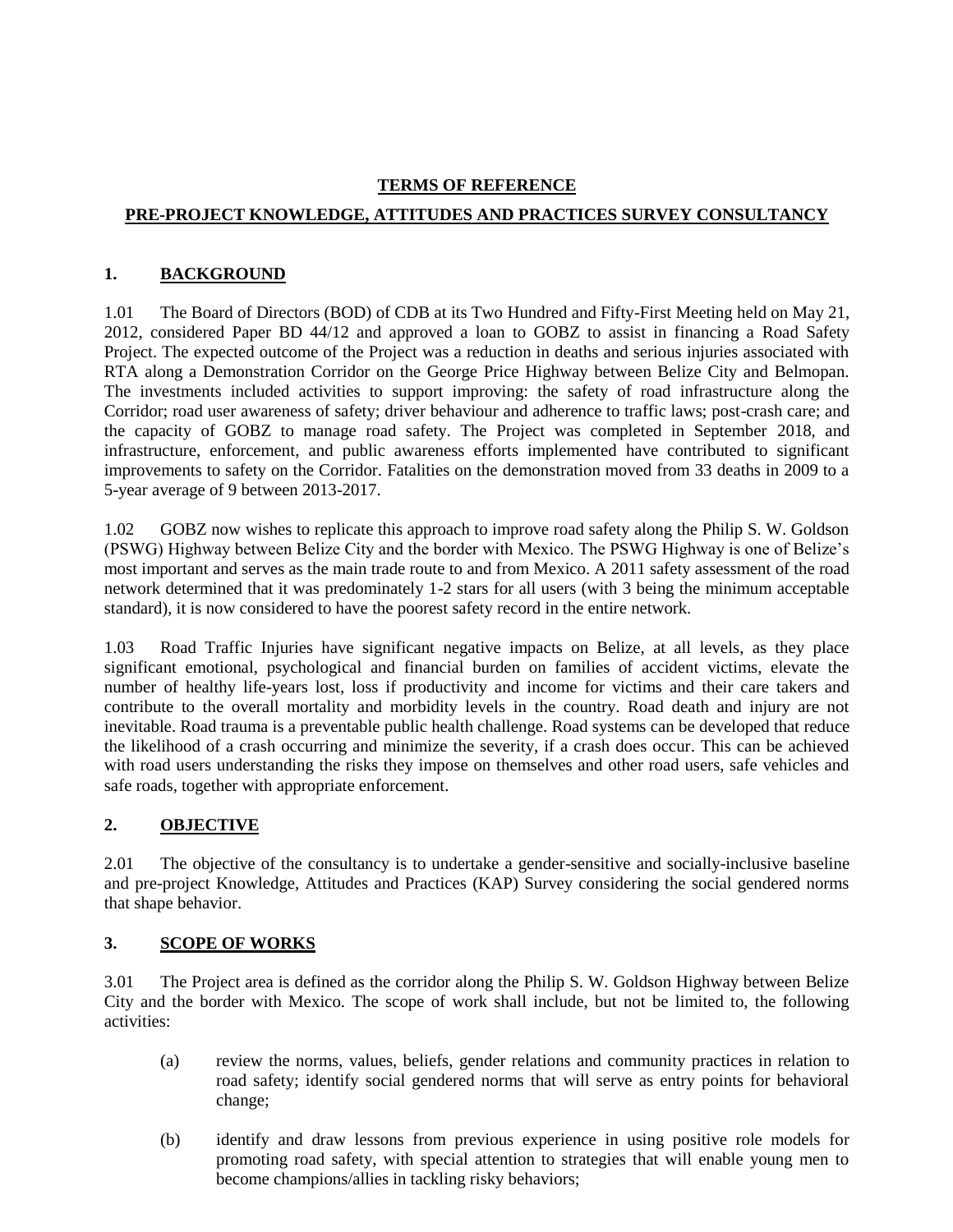- (c) ensure boys and young men are reached by targeting free time spaces where groups meet and socialize, such as sports clubs, pubs, etc.;
- (d) identify social gendered norms, as a key component of behavioral change, that will serve as entry points for said behavioral change;
- (e) compile, review and analyze statistics on road safety, morbidity and mortality in Belize by sex, age and type of event;
- (f) estimate the cost of loss of life, physical ability and productivity, income and time constraints by sex of the victim and of the care takers;
- (g) define study population, which should include communities and schools along the Demonstration Corridor and, utilizing accepted statistical sampling techniques, identify required sample size;
- (h) prepare survey protocol, data collection tools, pre-testing and translation of questionnaires, and train enumerators;
- (i) based on composition of the survey areas and linguistic, cultural and gender considerations, develop appropriate questionnaires;
- (j) data for this survey should be collected through desk review, questionnaires, face-to-face interviews and focus group discussions. To minimize any observer-bias, interviewers should adopt the same approach in explaining the survey, phrasing particular questions, and recording the responses;
- (k) all baseline data will be disaggregated by sex and age; collection methods may include separate focus groups for men and women, as well as for male and female youth. Institutions surveyed will be asked about gender norms and stereotypes influencing the delivery of services for road safety
- (l) process data and undertake statistical analysis of the results;
- (m) establish a baseline and data collection and analysis methodology; and
- (n) recommend the most effective ways of promoting road safety in Belize.

### **4. DURATION**

4.01 It is anticipated that the services of the Consultant will be required intermittently over a four-month period.

#### **5. REPORTING REQUIREMENTS**

- 5.01 The Consultant(s) will submit the following reports:
	- (a) Inception Report describing the approach proposed to be taken to deliver the scope of works outlined, within two weeks of the start of the consultancy.
	- (b) Draft and Final Pre-project KAP Survey Report, presenting the data and results of the survey.
- 5.02 GOBZ and CDB will provide comments within two weeks of receipt of the report and the